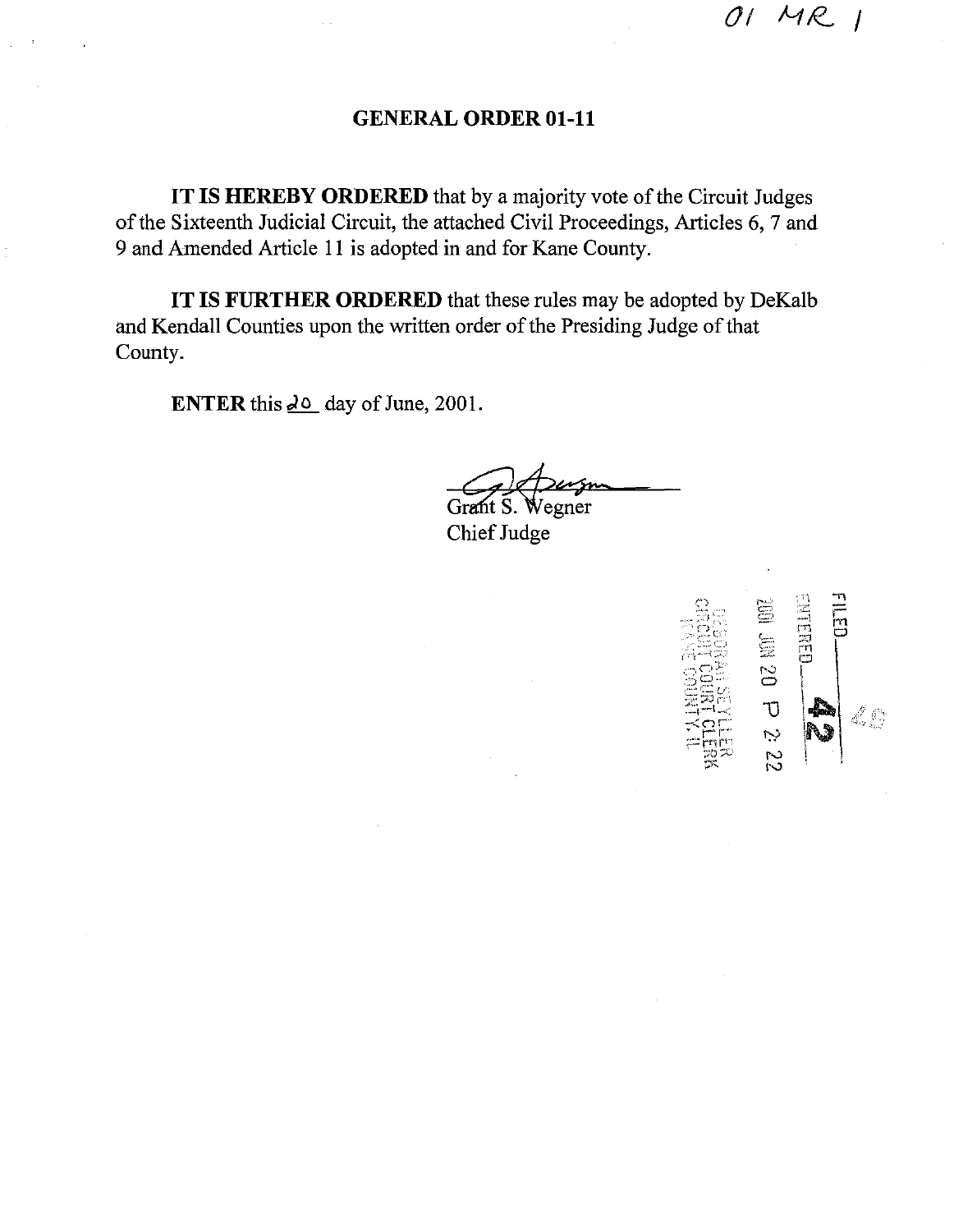## **II. CIVIL PROCEEDINGS**

## **ARTICLE 6: PLEADINGS, MOTIONS, AND CONFERENCES**

## **6.01 CASE MANAGEMENT AND SETTLEMENT CONFERENCES**

- (a) Case Management Conference
	- $(i)$  In all cases designated L, LM (\$30,000 to \$50,000), CH, MR, TX, MC, and ED the Clerk of the Court shall, on the date of filing, assign an automatic case management conference date on the call of the judge assigned the case within 1 20 days from the date of filing. The Clerk shall affix notice of said date to the original pleading and to copies of said pleading to be served on the opposing party.
	- (ii) In the event an automatic case management conference falls on a date when the Court is not in session, the case will be set for the next court date.
	- (iii) Failure of the parties or their counsel to appear on an automatic case management conference date may result in dismissal for want of prosecution, default and/or other sanctions.
	- (iv) In all cases subject to the *Supreme Court Rules,*  the attorneys for the parties with responsibility for trial of the case shall, prior to the automatic case management conference and each conference thereafter, confer regarding matters set forth in the *Supreme Court Rules.*
	- (v) Failure to comply with the *Supreme Court Rules,*  local rules or court orders pertaining to case management may result in sanctions being imposed against a party and/or attorney.
- (b) Settlement Conference

In the event a settlement conference is held, the attorney for the plaintiff shall prepare a pretrial memorandum substantially in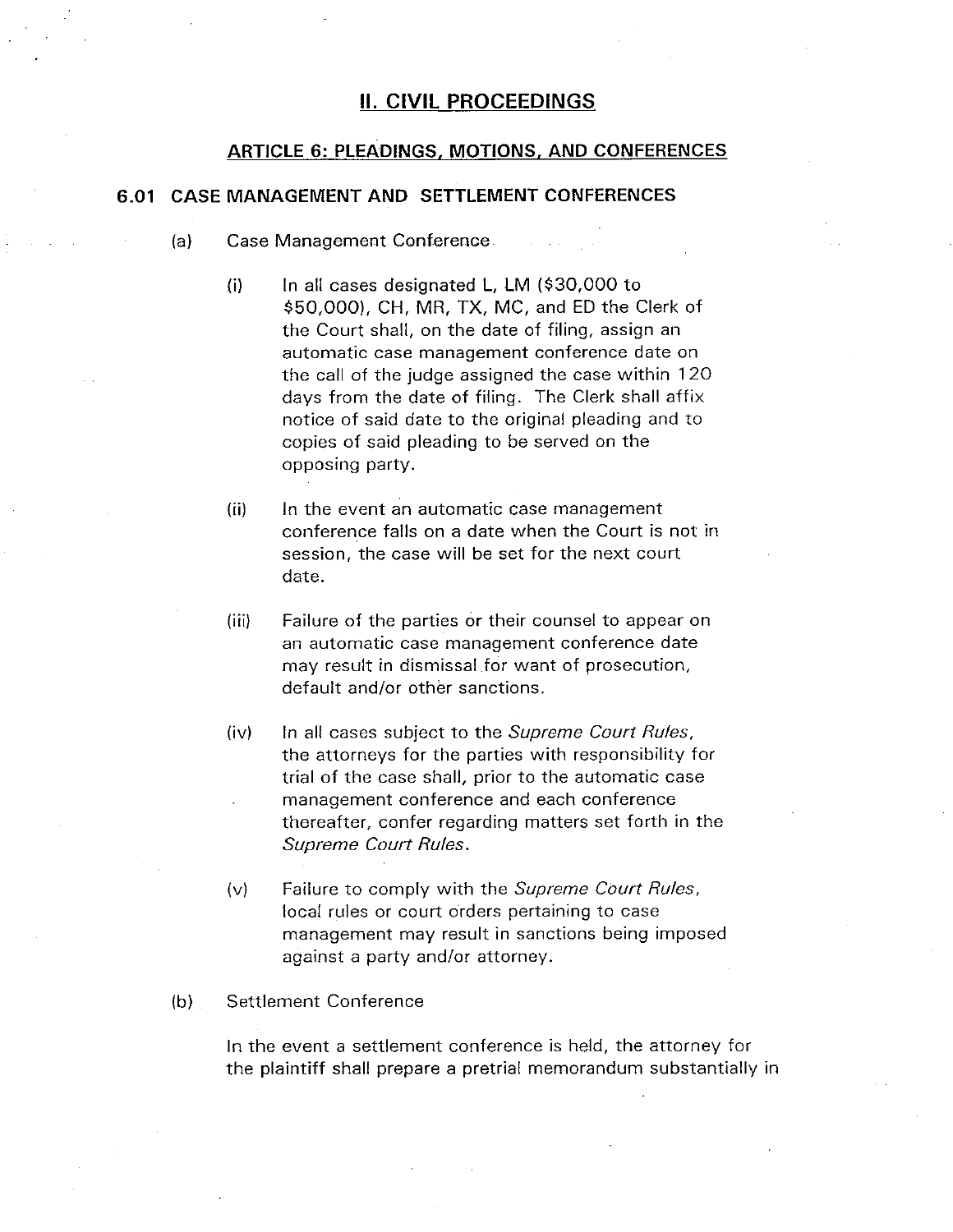the form set forth in the appendix of forms and shall deliver a copy to the judge and to counsel of record at the time of the settlement conference. At the settlement conference the attorneys present shall:

- (i) be familiar with the case; and
- (ii) be authorized to act in furtherance of the settlement conference; and
- (iii) have ascertained in advance the extent of authority given by their client to act in furtherance of settlement.

#### 6.02 CLERK'S NOTICE: DISMISSAL FOR WANT OF PROSECUTION.

Within ten ( 10) days of the entry of an order of dismissal for want of prosecution the Clerk of the Court shall, in deference to all pro se parties and all attorneys of record, send notice of the dismissal to the last known address indicated in the file by regular mail and place of record a certificate of mailing.

## 6.03 DISMISSAL FOR LACK OF ACTIVITY.

If a case assigned to the Civil Trial Division or the Chancery and Miscellaneous Division has no order entered for a period of nine (9) months and has no future date, the Clerk of the Court shall notify the attorneys of record together with any person who has filed an appearance and given an address that the case will be called on a date certain at which time it will be dismissed except for good cause shown.

#### 6.04 PLEADINGS TO BE READILY COMPREHENSIBLE.

- (a) If a pleading contains multiple counts or affirmative defenses, each count or defense shall bear a concise title stating the theory of liability or defense. If the pleading is filed on behalf of or against multiple parties and all such parties are not asserting the same claims or defenses as to all opposing parties, the title of each count or defense shall also concisely designate the subgroup of parties to which it pertains.
- (b) If incorporation of facts by reference to another pleading or to another part of the same pleading permitted by *Supreme Court*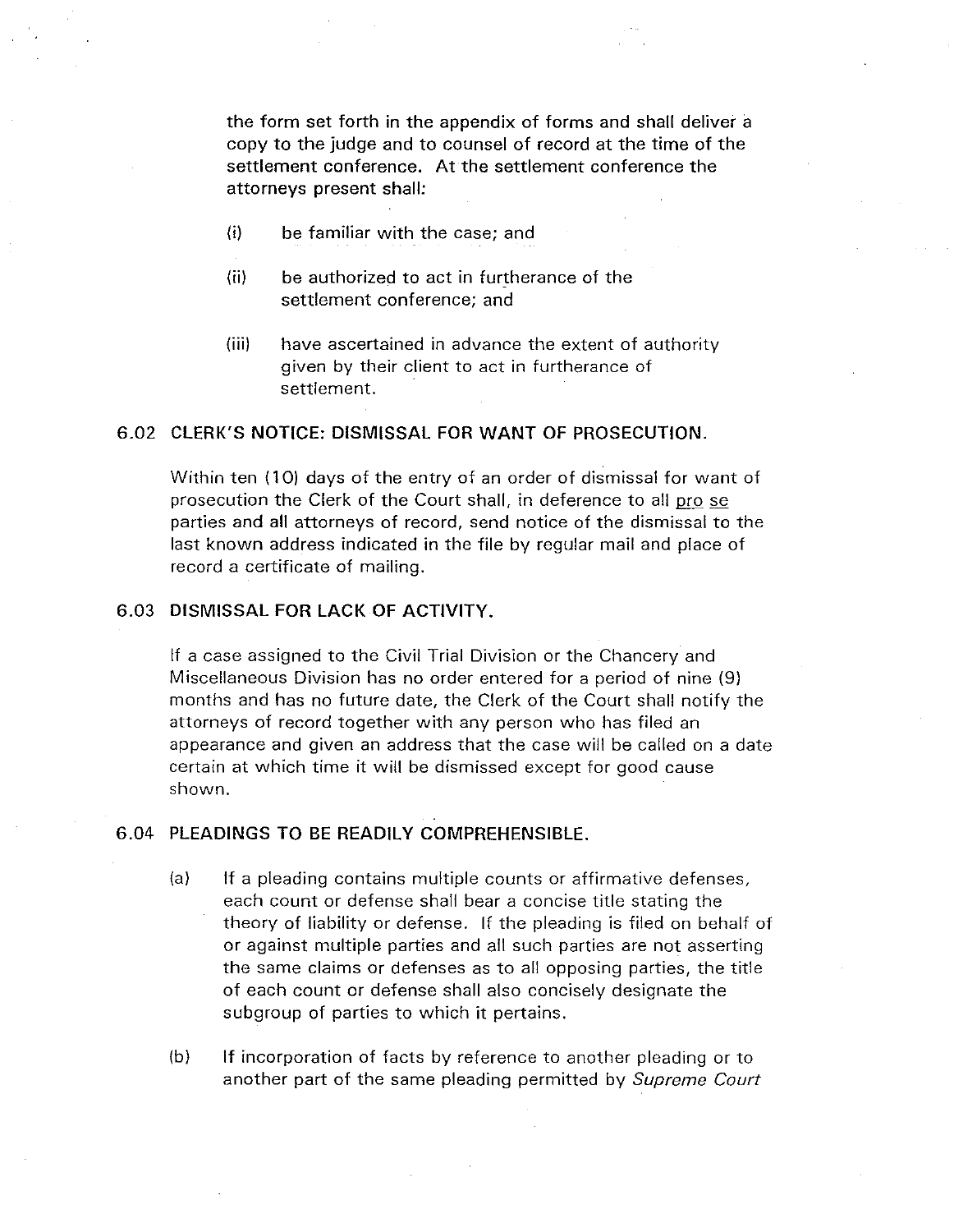*Rule* will render a pleading not readily comprehensible, the facts shall be re-alleged verbatim.

(c) Where necessary, the judge assigned the case may order consolidation of the pleadings into one finished comprehensible set.

#### 6.05 **MOTIONS GENERALLY**

- (a) Every motion shall identify in its title or introductory paragraph the particular relief sought together with the section of the *Code of Civil Procedure* pursuant to which the motion is brought.
- (b) Pleading motions shall not be combined with fact motions except as permitted by the *Code of Civil Procedure.* Improperly combined motions may be stricken by the court without hearing.
- (c) No motion may be heard unless previously scheduled for hearing on the Court's calendar. This rule does not apply to genuine emergency motions.
- (d) The notice of hearing shall designate the judge to whom the motion will be presented, state the title and case number of the action, and set forth the date and time the motion will be presented and the courtroom in which it will be presented. A copy of the motion, any papers to be presented with the motion, and proof of service shall be served with the notice.
- (e) The following times of notice shall be observed:
	- (i) Notice by personal service shall be made by 4:00 p.m. at least two court days before the scheduled hearing.
	- (ii) Notice by mail shall be deposited in a U.S. Post Office at least five court days before the scheduled hearing.
	- (iii) Notice by  $\frac{fax}{f}$  shall be completed by 4:00 p.m. at least three court days before the scheduled hearing.
- (f) Service by fax will be effective only if at the presentation of the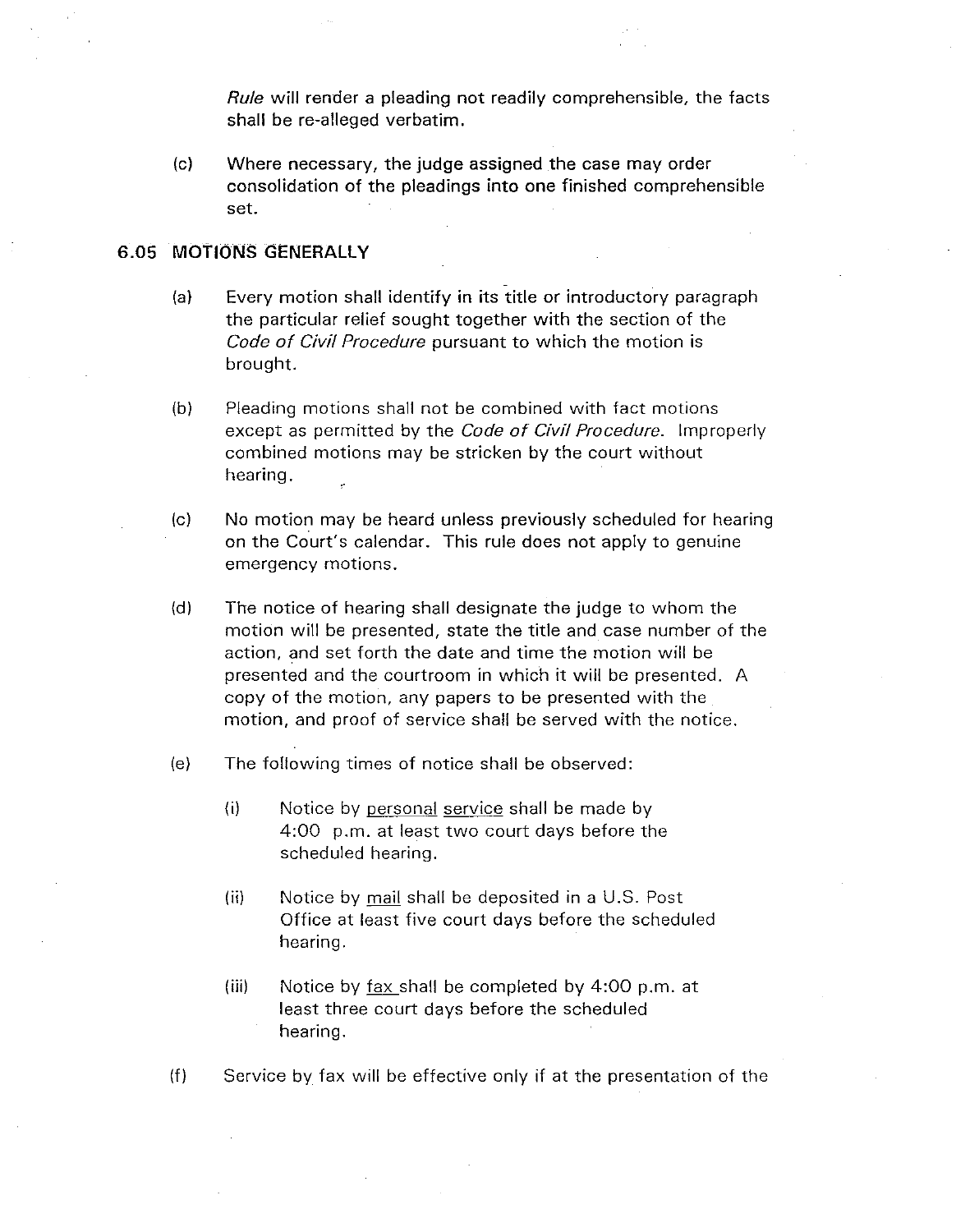motion the movant produces an affidavit setting forth the date and time of service, the telephone number to which the notice was transmitted, a statement that the receipt was confirmed, and an assertion that the *Supreme Court Rule* pertaining to fax service was followed. Fax notice and transmissions will not be considered valid or permitted where the opposing party/counsel does not have a fax machine.

- (g} The burden of calling for hearing{setting any motion previously filed is on the party making the motion.
- (h) Any motion not called for hearing/setting within 60 days from the date it was filed may be stricken without notice. Any motion not presented or supported by the moving party when called for hearing upon notice may be denied.

## 6.06 PARTICULAR MOTIONS

- (a) All case or claim dispositive motions, other than those arising during trial, will be filed and noticed for setting no later than 120 days before the designated trial date except by leave of court upon good cause shown.
- (b) All motions for leave to file counterclaims, actions over, contribution actions and third party complaints must be filed no later than 60 days before the designated trial date. No such filing will be construed to compel the court to continue the trial date or impair the Court's authority to sever such actions.

## 6.07 CONTESTED MOTIONS

- (a) Any motion which is opposed may be heard at the end of the Court's call or at such other time designated by the Court.
- (bl Any writing in support of or in opposition to a motion will be filed and served upon the opposing party.
- (c) No writing in support of or in opposition to a motion will exceed ten ( 10) pages in length except by prior leave of court.

## 6.08 MOTIONS FOR SUBSTITUTION OF JUDGE

(a) Motions for substitution of a judge as a matter of right in civil cases will be filed with and heard by the judge to whom the case is assigned.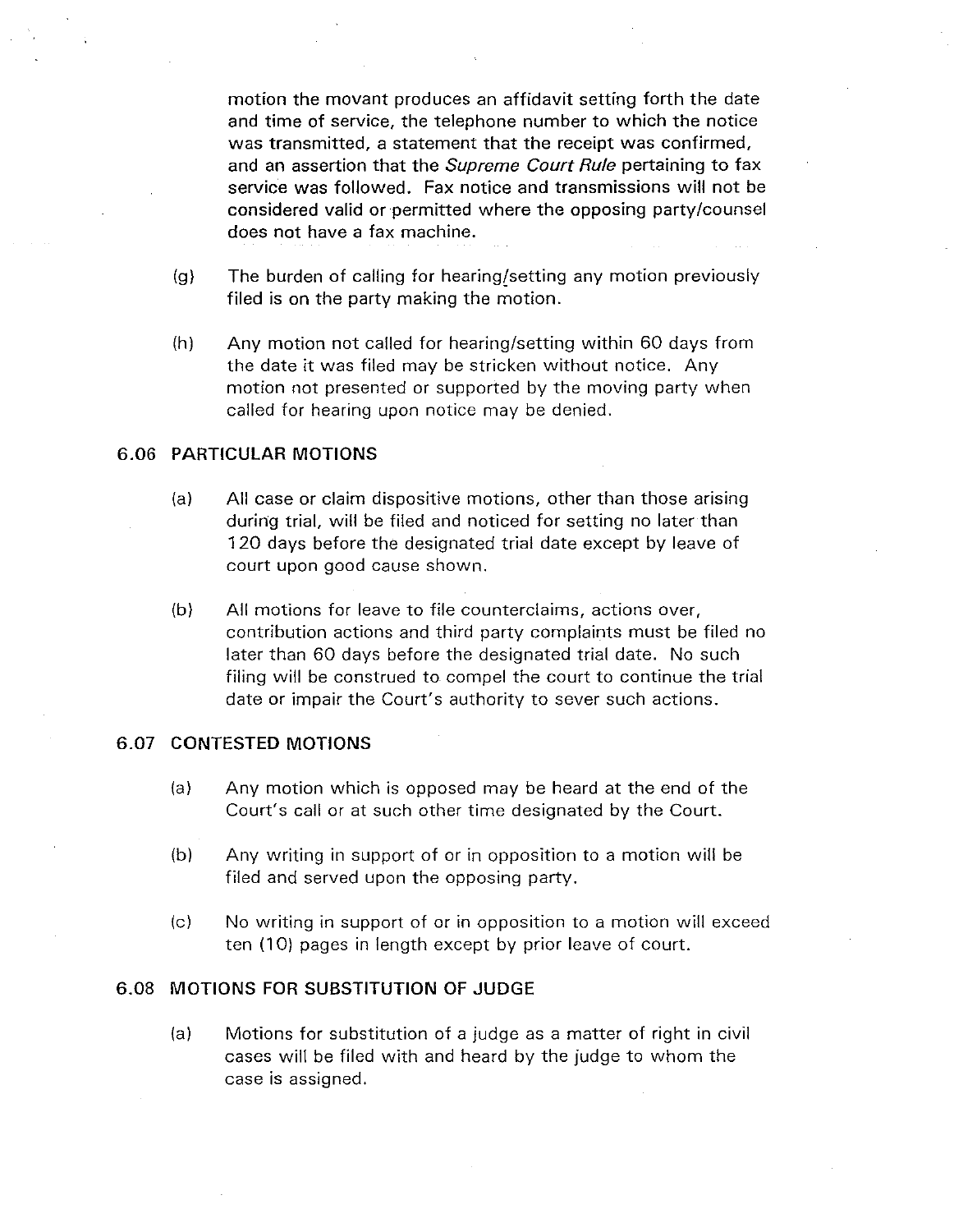- (b) Motions for substitution of a judge as a matter of right must be filed not later than 60 days before the designated trial date except where the judge to whom the case was originally assigned is succeeded by another judge within 60 days of trial.
- (c) Motions for substitution of a judge for cause in civil cases will be filed with the judge to whom the case is assigned but transferred to the Presiding Judge of the Division or to the Chief Judge for assignment to another judge for the sole purpose of hearing the motion to substitute for cause.

#### 6.09 MOTIONS FOR CONSOLIDATION OF CASES

- (a) Motions for consolidation of cases will be brought on notice to all parties of record in all cases involved in the proposed consolidation.
- (b) If the cases proposed for consolidation are within the same Division of the Court, the motion will be presented to the judge to whom the oldest numbered case is assigned.
- (c) If cases proposed for consolidation are in different Divisions of the Court, the motion will be presented to the assigned judge in the Division being requested to receive the consolidated cases.
- (d) Unless good cause is shown, cases will be consolidated into the oldest case.

## 6.10 EMERGENCY MOTIONS AND EMERGENCY RELIEF

- (a) If genuine emergency relief is required, application will be made to the assigned judge. If the assigned judge is unavailable, application will be made to any other judge assigned to the Division in which the case is filed. If no judge in the Division is available, then application will be made to the Chief Judge or to a judge designated by the Chief Judge.
- (b) Every complaint or petition brought during court hours requesting an ex parte order for the appointment of a receiver, temporary restraint, preliminary injunction, or any other emergency relief will be filed in the Office of the Circuit Clerk before application to the Court for the order.
- (c) Notice after Hearing. If an ex parte or emergency motion is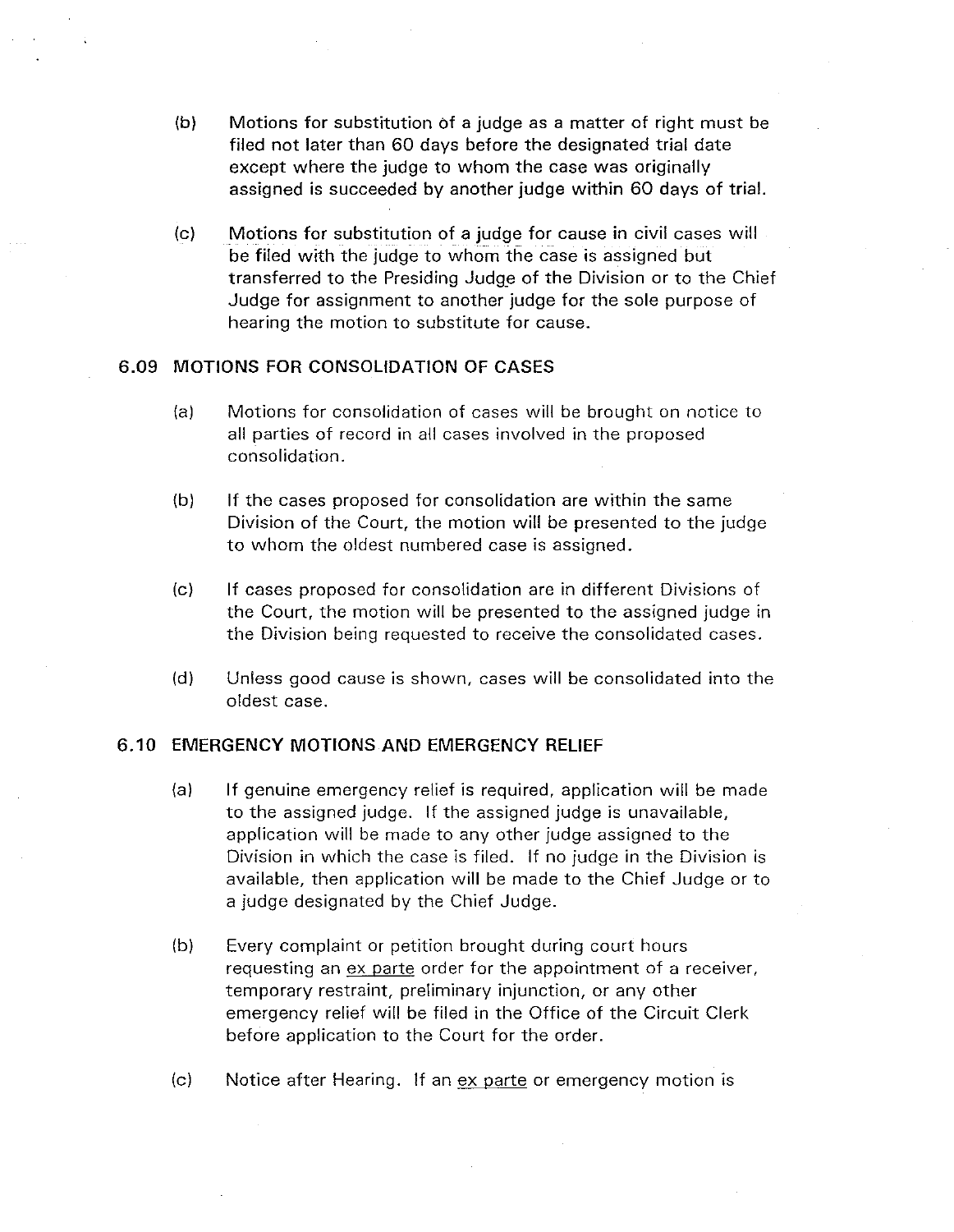heard without prior notice, a copy of the order granting or denying the motion will be entered. The party presenting the motion will serve a copy of the order personally or by U.S. Mail upon all persons having an interest who have not yet been served with a summons and upon all parties of record not found by the Court to be in default. The party presenting the motion will file with the Clerk of the Court, within two days of hearing, proof of service of a copy of the order entered.

(d) Counsel will use every reasonable effort to notify opposing counsel or parties unless otherwise provided by law.

#### ARTICLE 7: DISCOVERY

## 7 .00 GENERAL

- (a) The sequence of discovery will comply with Supreme Court Rule. The obligation to comply with and complete discovery will not depend on the opponent's compliance unless otherwise ordered by the Court.
- (b) All discovery will be completed no later than 60 days before the trial date unless otherwise authorized by the Court or agreed by counsel.

#### 7 .01 DISCOVERY DOCUMENTS

- (a) Depositions, interrogatories, document requests, responses thereto, and other discovery documents will not be filed with the Clerk of the Court except as permitted by (b) or (c) below or pursuant to Supreme Court Rule. Requests to admit and responses thereto may be filed.
- (bl Discovery documents may be filed as necessary in support of motions or as otherwise ordered by the Court.
- (cl Proof of Service of discovery and responses thereto may be filed with the Clerk of the Court and upon filing will be prima facie evidence that such documents were served or answered.

#### 7.02 MOTIONS RELATING TO DISCOVERY

(a) Motions to Compel compliance with discovery rules or orders will be scheduled to assure hearing prior to any date(s) that may be affected by said motion.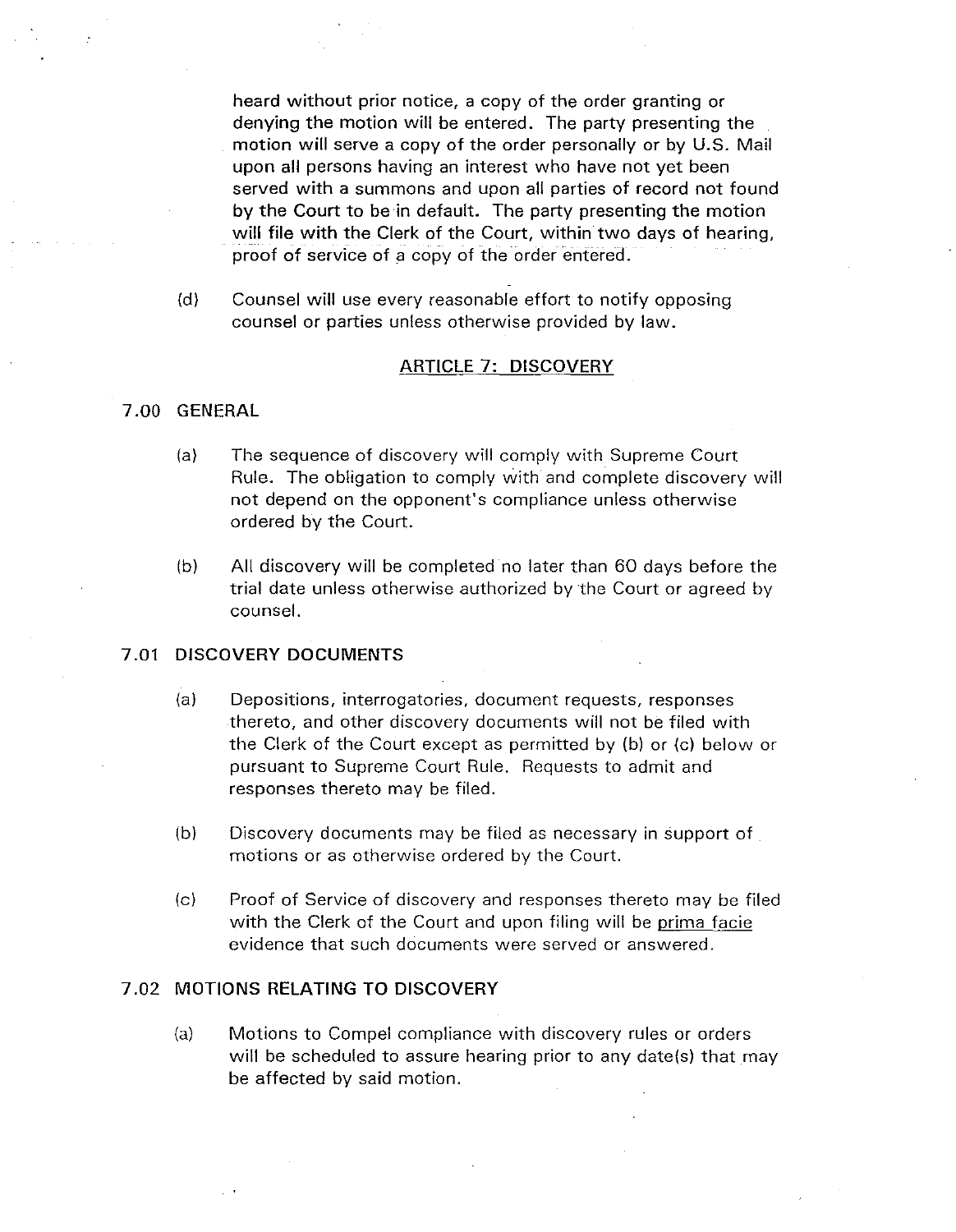- (b) Motions requesting relief from discovery rules or orders will be scheduled to assure hearing prior to any date(s) that may be affected by said request.
- (c) Failure to bring timely motions may preclude relief.

## 7 .03 PHYSICIAN AND EXPERT FEES

In the instance of a conflict concerning reasonable compensation of a physician required to attend a deposition pursuant to the *Supreme Court Rules* or concerning the reasonable fee of an expert witness subpoenaed to appear at trial pursuant to the *Code of Civil Procedure,*  a petition seeking a ruling on the reasonableness and a response thereto will set forth under oath to the extent known the following:

- d) the ordinary charges of the physician or expert for services rendered in his or her daily profession;
- e) the usual and customary charges of physicians or experts (with similar credentials) in the area;
- f) the level of skill possessed by the physician or expert as well as the time and effort expended and to be expended in the matter at issue;
- g) the hardship, if any, of advancing the compensation or fee or of testifying prior to receiving the compensation or fee; and
- e) other relevant facts.

#### ARTICLE 8: RESERVED

#### ARTICLE 9: TRIAL PRACTICE

#### 9.00 [RESERVED]

#### 9.01 JURY SELECTION

(a) Statement of the Nature of the Case: In all civil jury cases, the plaintiff's attorney will prepare and submit to the Court and to each opposing party a Statement of the Nature of the Case for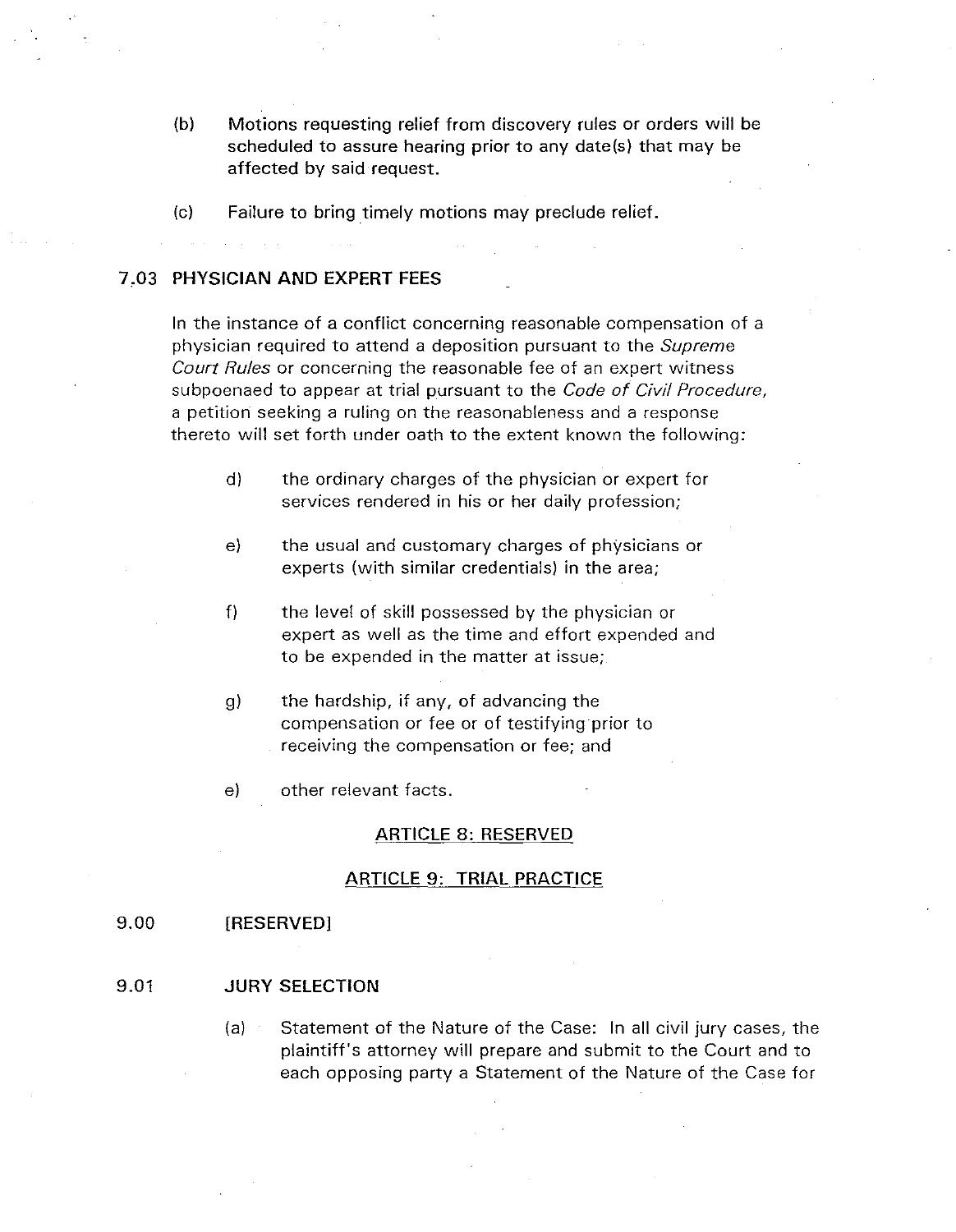use at voir dire. The statement will include the time, date and location of the alleged transaction or occurrence giving rise to the lawsuit; a brief description of the alleged transaction or occurrence; the name and city of residence {or business) of each of the parties involved and of their attorneys; and a list of the names and residence communities of witnesses whom the parties expect to call. Opposing counsel may suggest amendments to the statement.

{b) Voir dire examination of prospective jurors will be pursuant to *Supreme Court Rule.* 

## 9.02 **STIPULATIONS**

Proposed stipulations for use at trial will be in writing, signed by the parties or their attorneys and filed in the cause unless the Court directs otherwise.